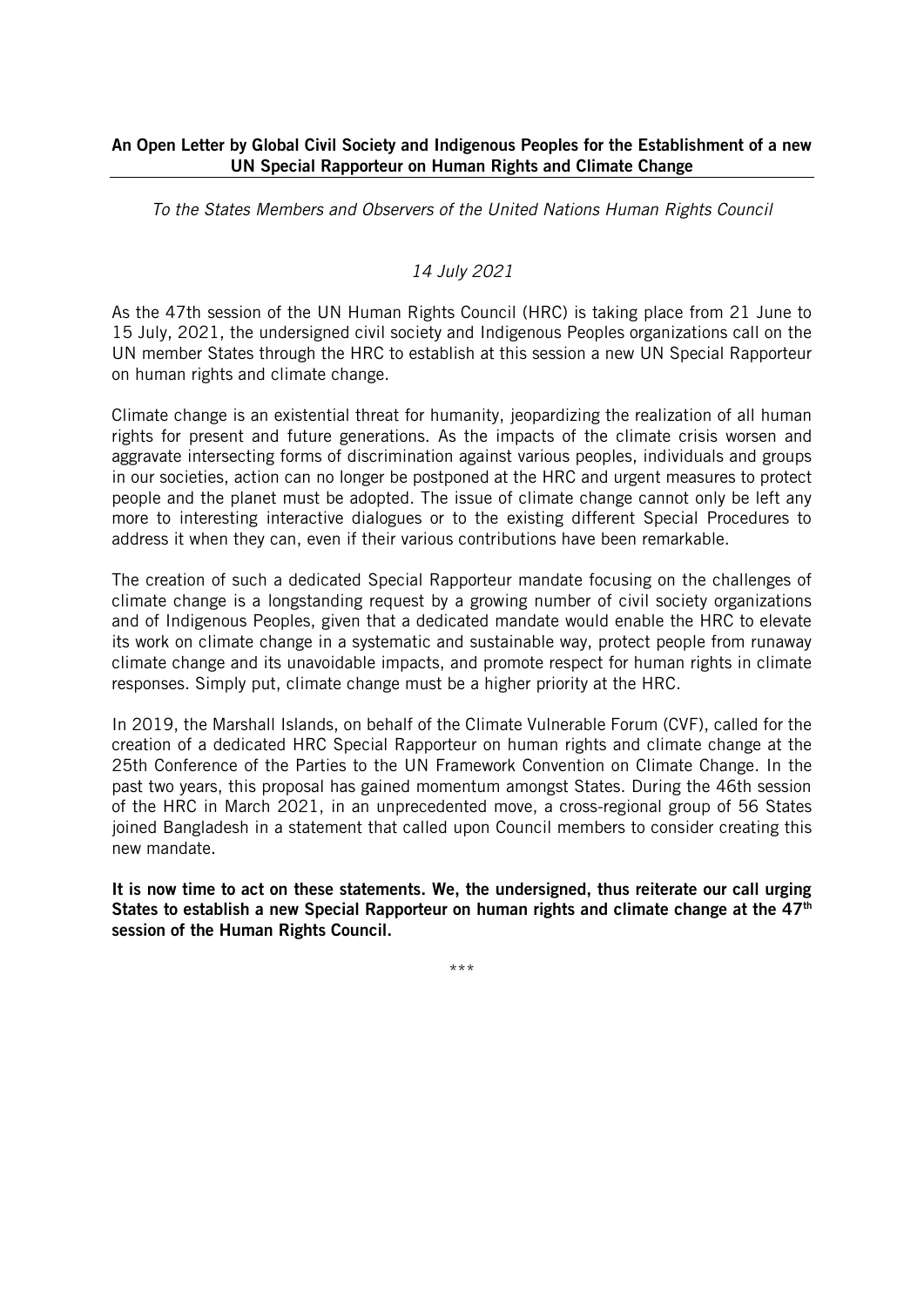### Co-signatories

#### *as of 14 July 2021*

### International organizations

- 1. ACT Alliance
- 2. Adaptation Strategies International<br>3. Amnesty International
- Amnesty International
- 4. Anglican Consultative Council
- 5. Anti-Slavery International
- 6. Asian Forum for Human Rights and Development (FORUM-ASIA)
- 7. Associazione Comunita Papa Giiovanni XXIII
- 8. ATD Fourth World International
- 9. Avaaz
- 10. AWID (Association for Women's Rights in Development)
- 11. Business and Human Rights Resource Centre
- 12. Carmelite ngo
- 13. Casa Generalizia della Societa del Sacro Cuore
- 14. Center for Climate Change and Sustainable development
- 15. Center for Global Nonkilling
- 16. Centre for Human Rights and Climate Change Research
- 17. Centre for the Sustainable use of Natural and Social Resources
- 18. Centro de Estudios HEÑÓI
- 19. Center for International Environmental Law
- 20. Climate Refugees
- 21. Comboni Missionaries
- 22. Committee on the Administration of Justice
- 23. Company of Daughters of Charity of St Vincent de Paul
- 24. Confédération Internationale de la Société de Saint Vincent de Paul
- 25. Congregación de Nuestra Señora de la Caridad del Buen Pastor
- 26. Congregation of Our Lady of Charity of the Good Shepherd
- 27. Congregations of St. Joseph
- 28. Child Rights International Network (CRIN)
- 29. Church World Service
- 30. Cultural Survival
- 31. DAWN Development Alternatives with Women for a New Era
- 32. Dominican Leadership Conference
- 33. Dominicans for Justice and Peace
- 34. Dominican Leadership Conference
- 35. Earthiustice
- 36. EarthRights International
- 37. Ecojesuit
- 38. Edmund Rice International
- 39. Emmaus International
- 40. Emonyo Yefwe International
- 41. EnGen Collaborative
- 42. Environmental Justice Foundation
- 43. ESCR-Net-International Network for Economic, Social and Cultural Rights
- 44. Faith for the Climate
- 45. FIAN International
- 46. FIDH (International Federation for Human Rights)
- 47. Fondazione Proclade Internazionale-onlus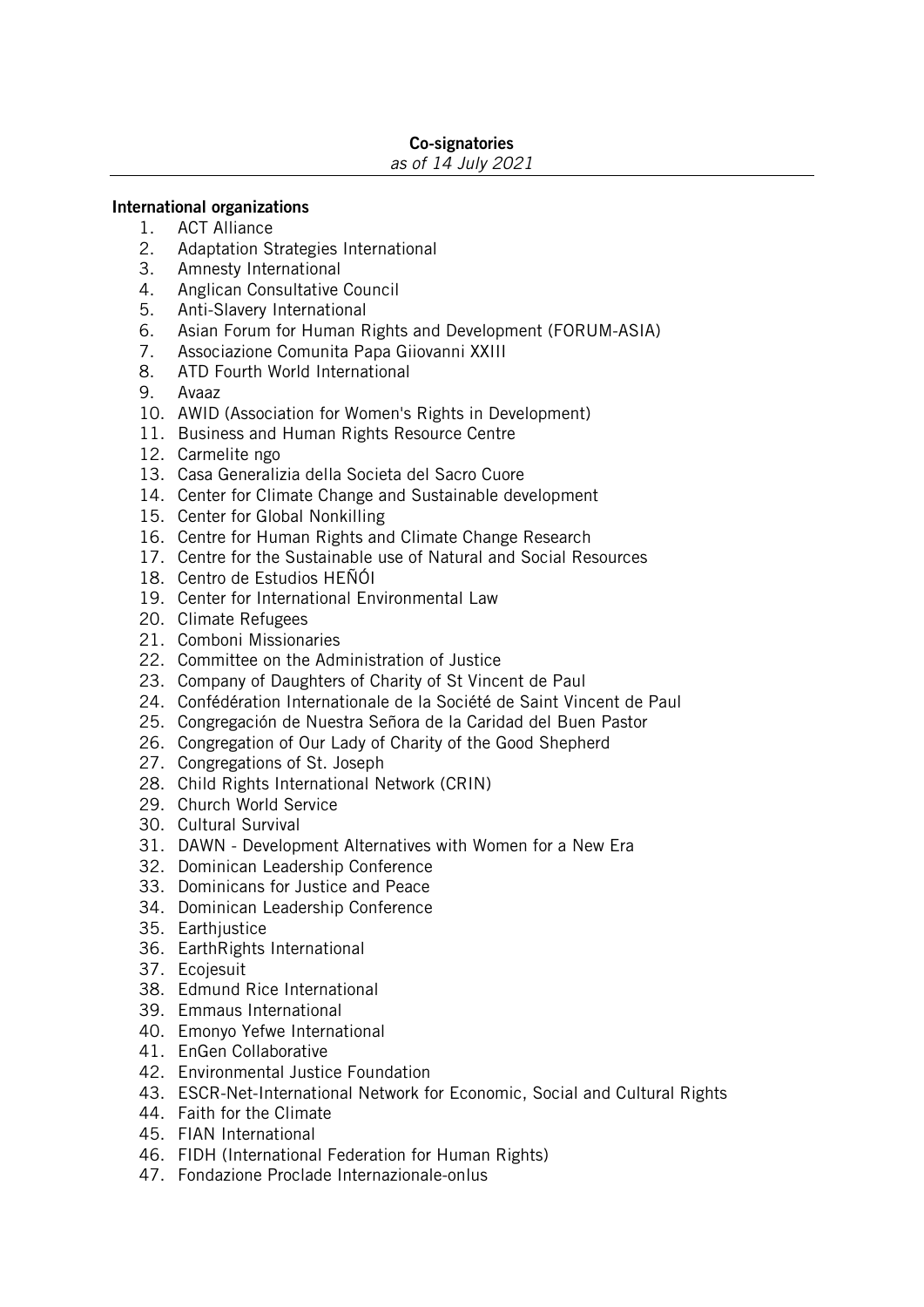- 48. Forest Peoples Programme
- 49. Foundation for GAIA
- 50. Foundation for the Conservation of the Earth
- 51. Franciscans International
- 52. Gatef organizations
- 53. Gender Action
- 54. GenderCC-Women for Climate Justice
- 55. Geneva for Human Rights
- 56. Global Initiative for Economic, Social and Cultural Rights (GI-ESCR)
- 57. Global Initiative for Food Security and Ecosystem Preservation (GIFSEP)
- 58. Global Legal Action Network
- 59. Good Shepherd International Justice Peace Office
- 60. Greenpeace
- 61. Heartland Initiative, Inc.
- 62. Heinrich Böll Foundation
- 63. Housing and Land Rights Network
- 64. Humanity & Inclusion
- 65. Human Rights Movement
- 66. Human Rights Watch
- 67. Humanium
- 68. Indigenous Environmental Network
- 69. Indigenous Peoples Rights International
- 70. Initiatives des Femmes en Situations Difficiles pour le Développement Durable et Intégré
- 71. Institute of the Blessed Virgin Mary Loreto Generalate
- 72. International Accountability Project
- 73. International Alliance of grandparents for climate
- 74. International Alliance of Women
- 75. International Baby Food Action Network (IBFAN)
- 76. International Indian Treaty Council (IITC)
- 77. International Movement Against All Forms of Discrimination and Racism (IMADR)
- 78. International Rivers
- 79. International Service for Human Rights
- 80. International Youth and Student Movement for the United Nations
- 81. International Work Group for Indigenous Affairs (IWGIA)
- 82. International-Lawyers.Org
- 83. Ipas Health Access Rights
- 84. Jesuit Social Justice and Ecology Secretariat
- 85. Justiça Global
- 86. Justice Coalition of Religious (JCoR)
- 87. Justice in Mining Network
- 88. Loss and Damage Youth Coalition
- 89. Lucis Trust/Bonne Volonté Mondiale
- 90. MADRE
- 91. Make Mothers Matter
- 92. Maryknoll Fathers and Brothers
- 93. Maryknoll Lay Missioners
- 94. Maryknoll Office for Global Concerns
- 95. Maryknoll Sisters of St. Dominic, Inc.
- 96. Mary Ward JPIC Office
- 97. Mennonite Central Committee United Nations Office
- 98. Mercy International Association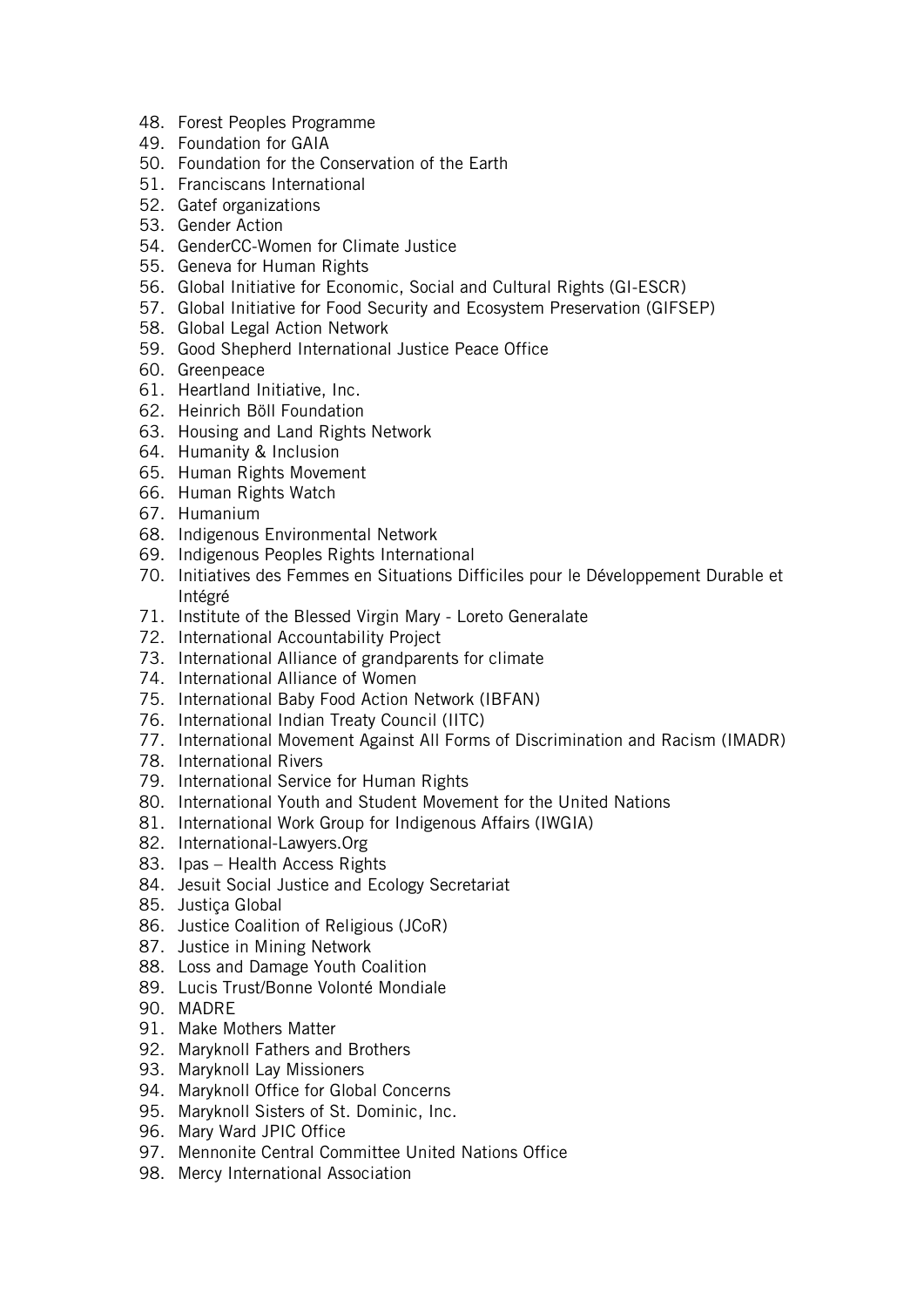99. Missionary Oblates of Mary Immaculate

- 100.New Humanity
- 101.Norwegian Refugee Council

102.PeaceX

- 103.Plan International
- 104.Practical Action
- 105.Project HEARD
- 106.Rainforest Action Network
- 107.Religious of the Good Shepherd
- 108.Religious of the Sacred Heart of Mary NGO
- 109.Resurj
- 110.Save the Children
- 111.Secular Franciscan Order Canada Servas Internationales
- 112.Sisters of Charity Federation
- 113.Sisters of Notre Dame de Namur
- 114.Sisters of Our Lady of Charity of the Good Shepherd.
- 115.Sisters of St. Joseph of Peace
- 116.Sisters of the good shepherd
- 117.Slum Dwellers International
- 118.Social Justice and Ecology Secretariat (SJES), Society of Jesus
- 119.Society of the Sacred Heart
- 120.Society of St Francis
- 121.Soka Gakkai International
- 122.Temple of Understanding
- 123.Third Order Society of St Francis
- 124.UNANIMA International
- 125.Urgent Action Fund for Women's Human Rights
- 126.Veterans For Peace
- 127.VIVAT International
- 128.Women Engage for a Common Future WECF
- 129.Women's Earth and Climate Action Network
- 130.Women's International League for Peace and Freedom (WILPF)
- 131.Women Migrants (Wo-Mi)
- 132.Women and Modern World Social Charitable Center
- 133.World Against Racism Network
- 134.World Climate Council
- 135.World Christian Life Community
- 136.World Yoga Community
- 137.World's Youth for Climate Justice
- 138.WWF International
- 139.YOUNGO

#### Regional, national and local organizations

- 140.350.org Japan
- 141.Abibinsroma Foundation Ghana
- 142.Ação Franciscana de Ecologia e Solidariedade (AFES) Brasil
- 143.Act for Peace Australia
- 144.Accion Ecologica Ecuador
- 145.ActionAid Australia
- 146.ActionAid Denmark
- 147.Action Communautaire por la promotion des Défavorisés BATWA Central Africa
- 148.Action de Carême Suisse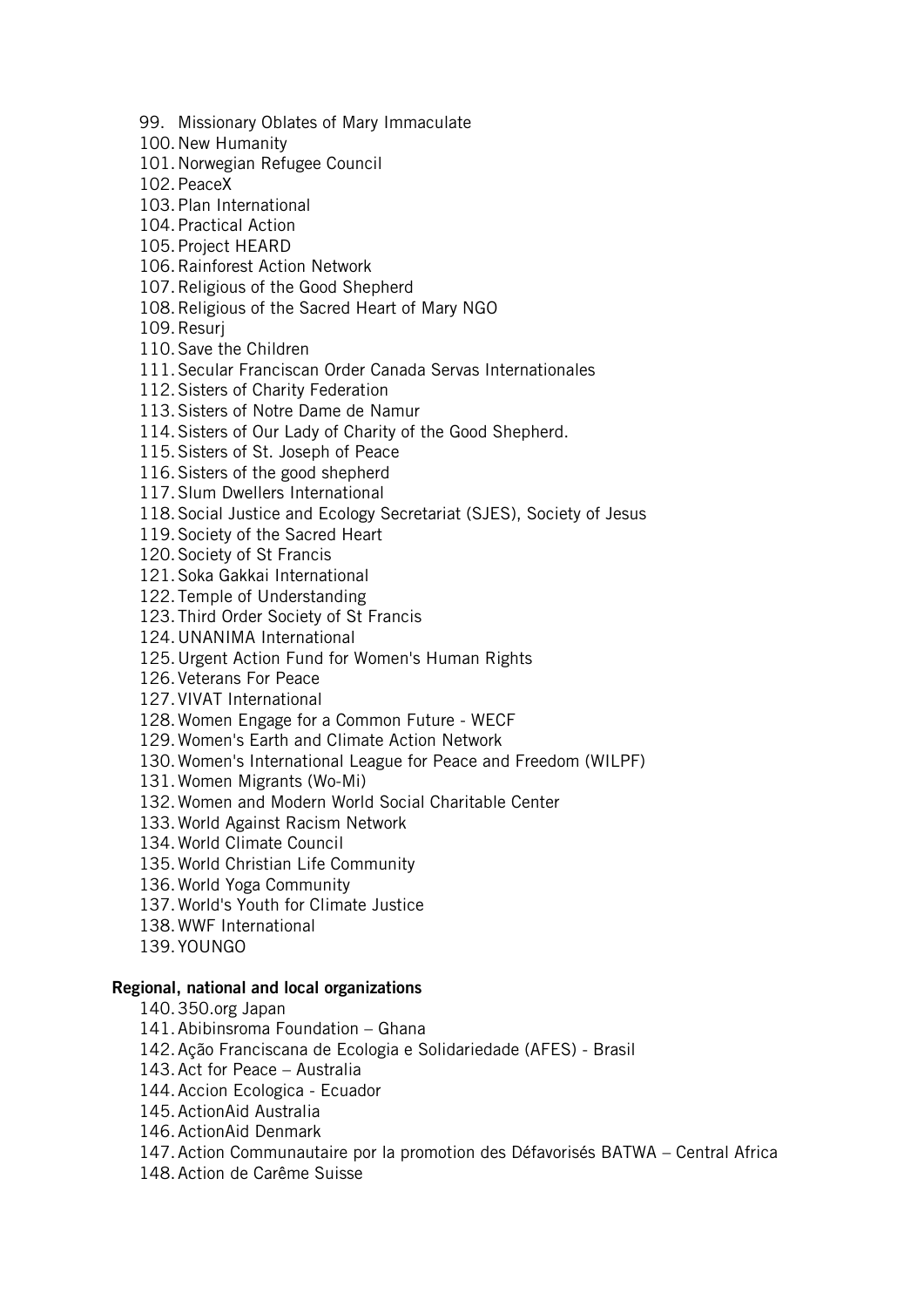149.Africa Climate and Health Alliance

150.Africa Coal Network

151.African Coalition on Green Growth

152.Africa Earth Environment and Wildlife Defenders

153.Afrihealth Optonet Association (CSOs Network)

154.African Network on Gender Equality and Sustainable Development

155.Agenda ciudadana por el desarrollo y la corresponsabilidad social AC - Mexico

156.Akina Mama wa Afrika

157.Albanian Human Rights Group (AHRG)

158.Albanian Society for All Ages

159.Alboan Fundazioa - Spain

160.Al-Haq - Palestine

161.Alliance for Future Generations - Fiji

162.ALTSEAN-Burma

163.Amamanta Paraguay

164.Amazon Watch

165.American Association of Jurists

166.Amigos de la Tierra - Argentina

167.Amis de l'Afrique Francophone Bénin

168.Amman Center for Human Rights Studies – Middle East

169.Amnesty International USA

170.Amrat- Talitha Kum - India

171.Aprolama-IBFAN Costa Rica

172.AquaHub -Nicaragua

173.Arab Society for Academic Freedom - Jordan

174.Arayara Foundation – Brasil

175.Arayara Foundation – Uruguay

176.Armanshahr|OPEN ASIA

177.Asian Pacific Resource and Research Centre for Women (ARROW)

178.Asociación Ambiente y Sociedad – Colombia

179.Asociación Argentina de Abogados/as Ambientalistas

180.Asociación Costa Rica Íntegra

181.Asociación Escuela de Montaña Camino a Farellones - Chile

182.Asociación de Líderes Comunitarios Red Angel Shingre – Ecuador

183.Asociación La Ruta del Clima – Costa Rica

184.Asociacion Mujeres Trabajadoras Sexuales Girasoles - Nicaragua

185.Asociación de pescadores artesanales del golfo de Fonseca Apagolf

186.Asociación Interamericana para la Defensa del Ambiente (AIDA)

187.Asociación Pro Derechos Humanos de España

188.Association pour le Développement de l'Entomoforesterie et La Sauvegarde de l'Environnement

189.Association la Siesta Mohammedia - Morocco

190.Association Marocaine des Droits Humains

191.Associação Nacional Independente dos Participantes e Assistidos da FUNCEF - Brasil

192.Associação de Preservação do Meio Ambiente e da Vida – Apremavi - Brasil

193.Association Women for the Contemporary Society - Moldova

194.A Sud - Ecologia e Cooperazione - Italia

195.Australian Lawyers for Human Rights

196.Aytzim: Ecological Judaism

197.Better World Cameroon

198.Cadire Cameroon Association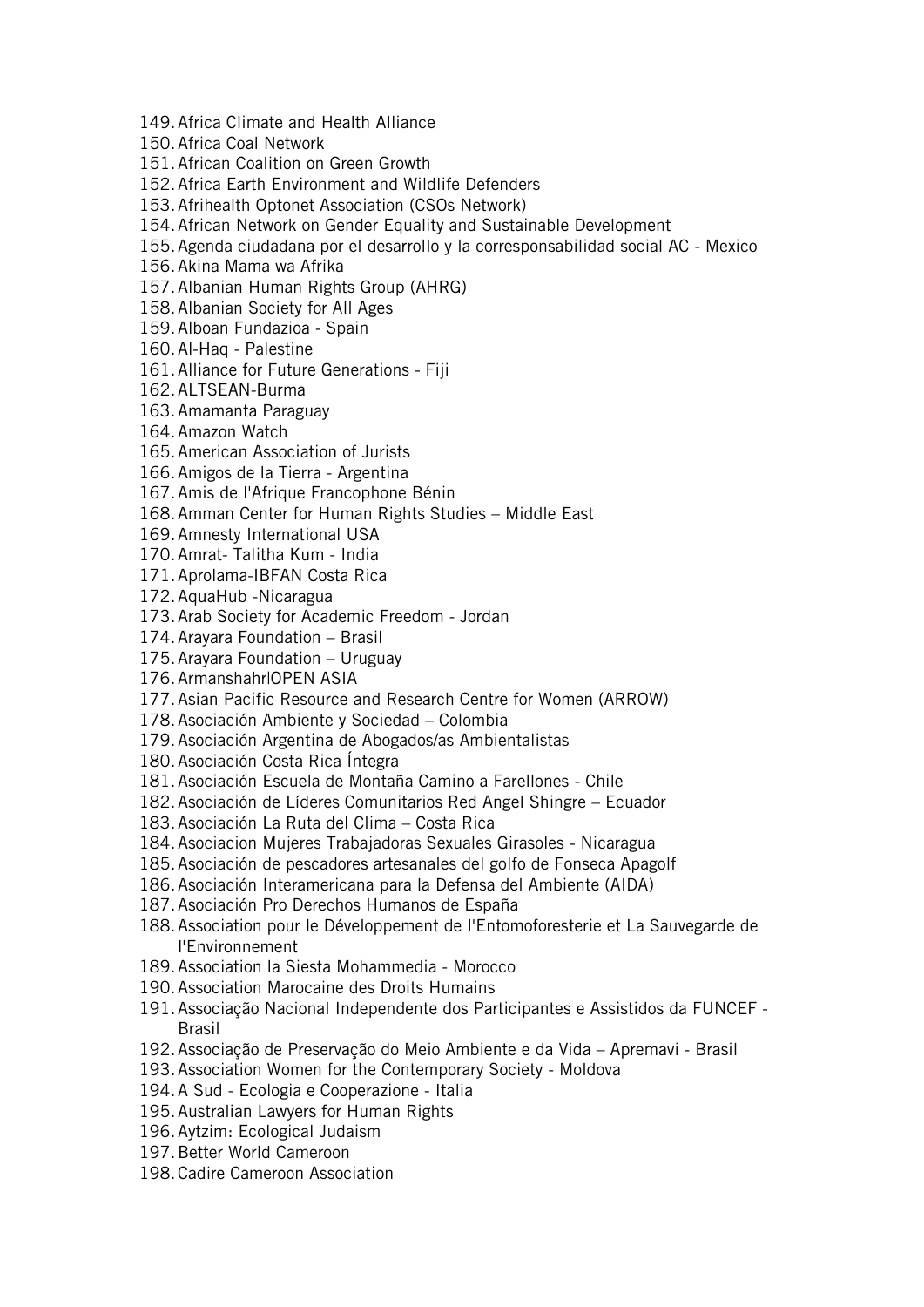- 199.Cairo Institute for Human Rights Studies (CIHRS)
- 200.CAMBIUM Colombia
- 201.Canadian Association of Physicians for the Environment
- 202.Canadian Health Organization for Sustainability and Equity (CHASE)
- 203.Canadian Jesuits International (CJI)
- 204.Capìtulo Peruano Movimiento Católico por el Clima
- 205.Carbone Guinée
- 206.Care Society and Environment (CASE) Cameroon
- 207.Caritas Zambia
- 208.Catholic Agency For Overseas Development (CAFOD) UK
- 209.Catholic Youth Network for Environmental Sustainability in Africa
- 210.CCFD-Terre Solidaire France
- 211.Center ANNA Russia
- 212.Centre for Citizens Conserving (CECIC) Uganda
- 213.Centre Oblat: A Voice for Justice Canada
- 214.Centro para la Acción Legal en Derechos Humanos (CALDH) Guatemala
- 215.Centro para la Autonomía y Desarrollo de los Pueblos Indígenass CADPI Nicaragua
- 216.Centro de Capacitación en Ecología y Salud para Campesinos/Defensoría del Derecho a la Salud – Mexico
- 217.Centro de Capacitación e Investigación de la Mujer Campesina de Tarija (CCIMCAT) - Bolivia
- 218.Centro de Colaboracion Civica- Mexico
- 219.Centro de Culturas Indígenas de Perú (CHIRAPAQ)
- 220.Centro de Documentación en Derechos Humanos "Segundo Montes Mozo S.J." (CSMM)
- 221.Centro Ecosocial Latinoamericano
- 222.Centro de Energía Renovable y Calidad Ambiental AC Mexico
- 223.Centro de Estudios Sociales y Culturales Antonio de Montesinos A.C. Mexico
- 224.Centro Internacional de Investigaciones sobre Ambiente y Territorio Ecuador
- 225.Centro Nicaragüense de Conservación Ambiental Nicaragua
- 226.Centro de Politicas Publicas y Derechos Humanos (EQUIDAD) Peru
- 227.Centre for Environmental Rights, CER South Africa
- 228.Centre for 21st Century Issues Nigeria
- 229.CEUS Chile
- 230.Chalimbana River Headwaters Conservation Trust Zambia
- 231.China Labour Bulletin
- 232.CIRECK (Cercle International de Recherches et d'Etudes des Civilisations beKwel)
- 233.Citizen's Network For Community Development Zambia
- 234.Climate Action Network (CAN) Canada
- 235.Climate Action Network (CAN) Europe
- 236.Climate Action Network Latin America (CANLA)
- 237.Climate Action Network (CAN) South Asia
- 238.Climate Action Network (CAN) Zimbabwe
- 239.Climate Frontlines, Friends of the Earth Australia
- 240.Climate Move Finland
- 241.Clímax Brasil
- 242.Coalition on the Environment and Jewish Life USA
- 243.Colectivo de Abogados "José Alvear Restrepo" Colombia
- 244.Colectivo de Mujeres Campesinas (COMUCAM) Brasil
- 245.Columban Center for Advocacy and Outreach USA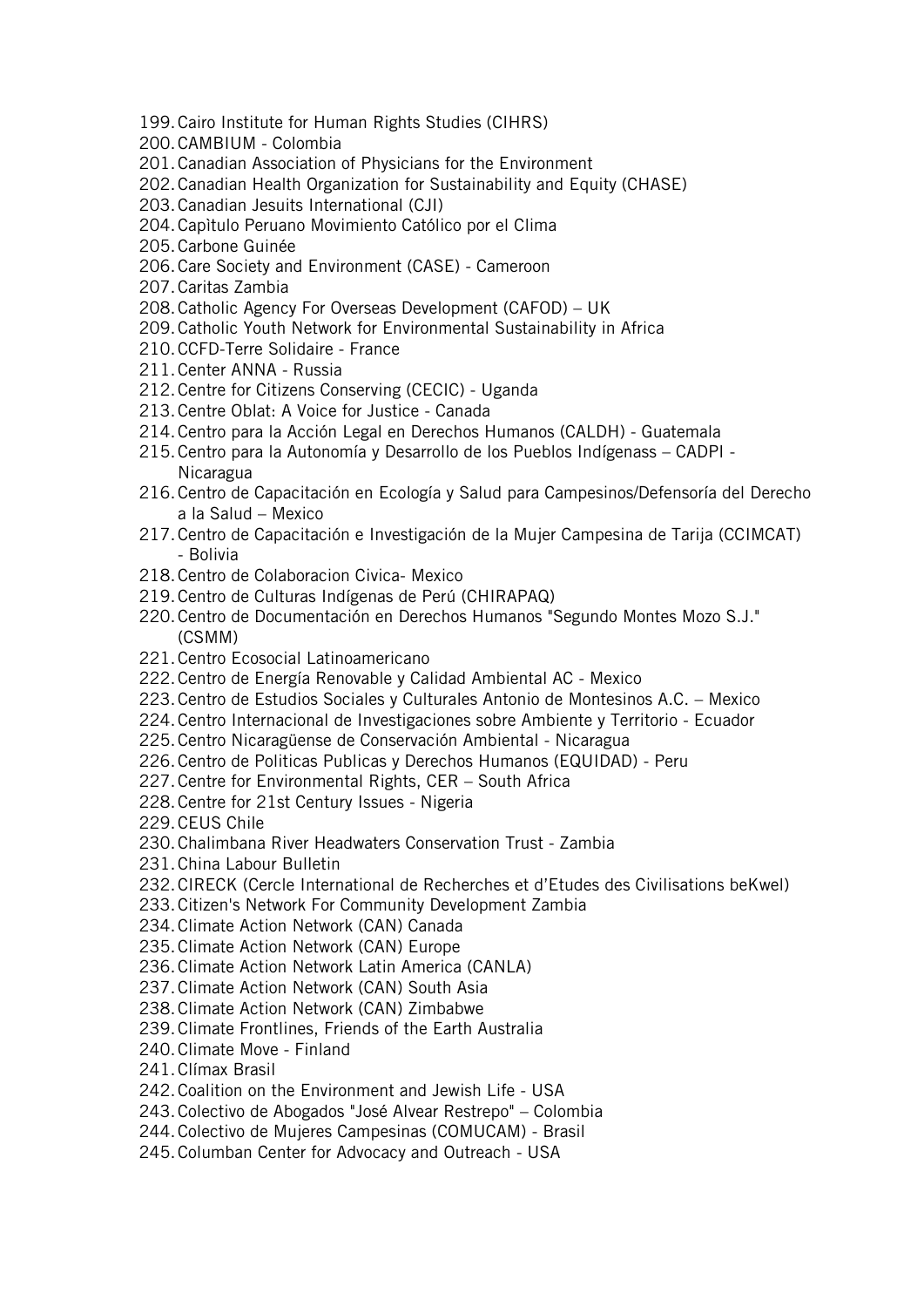- 246.Collectif Sénégalais des Africaines pour la Promotion de l'Education Relative à l'Environnement (COSAPERE) - Senegal
- 247.Comisión Batuco Comuna Chile
- 248.Comisión Franciscana de Justicia, Paz e Integridad de la Creación Mexico
- 249.Comité de Acción Jurídica Argentina
- 250.Comité de Solidarité avec les Victimes des Violations des Droits Humains (CSVVDH) -Mauritanie
- 251.Commission des droits de l'homme du Cameroun
- 252.Community Empowerment and Social Justice Network (CEMSOJ) Nepal
- 253.Comunidad Indigena CASCOMI
- 254.Congregação nossa senhora da caridade do Bom Pastor
- 255.Congregación de Nuestra Señora de la Caridad del Buen Pastor América Latina
- 256.CooperAcción
- 257.Coopération Internationale pour le Développement et la Solidarité (CIDSE) Europe and Northern America
- 258.Coordinación de ONG y Cooperativas CONGCOOP (Guatemala)
- 259.Coordinadora de Derechos Humanos del Paraguay
- 260.Coordinadora Ecuatoriana de organizaciones para la Defensa de la Naturaleza y el Medio Ambiente (CEDENMA)
- 261.Corporación Camino a Farellones Chile
- 262.Corporación Chile Ambiente
- 263.Corporación La Caleta Chile
- 264.Crude Accountability Caspian and Black Sea regions
- 265.Danish Family Planning Association
- 266.deCOALonize Kenya
- 267.Dibeen for Environmental Development Jordan
- 268.DITSHWANELO The Botswana Centre for Human Rights
- 269.Diverse Voices and Action for Equality Fiji
- 270.DKA Austria
- 271.Dutch League for Human Rights (Liga voor de Rechten van de Mens) The **Netherlands**
- 272.DUZAFOUND Nigeria
- 273.Economic Resource Center for Migrants and Overseas Employees (ERCMOVE) The **Netherlands**
- 274.Ecoteneo of Ateneo de Davao University Philippines
- 275.Election Network in the Arab World
- 276.Energy Mix Productions Canada
- 277.Enlace Continental de Mujeres Indígenas de las Américas
- 278.Environmental Defence Canada
- 279.Environmental Monitoring Group South Africa
- 280.Environmental Science for Social Change (ESSC) Asia Pacific
- 281.Equidad de Género: Ciudadanía, Trabajo y Familia Mexico
- 282.Equiterre Canada
- 283.Fé, paz e clima Brasil
- 284.Federation of American Women's Clubs Overseas (FAWCO) USA
- 285.Federation of Community Forestry Users (FECOFUN) Nepal
- 286.FIAN Belgium
- 287.FIAN Colombia
- 288.FIAN Honduras
- 289.FIAN India
- 290.FIAN Mexico
- 291.FIAN Nepal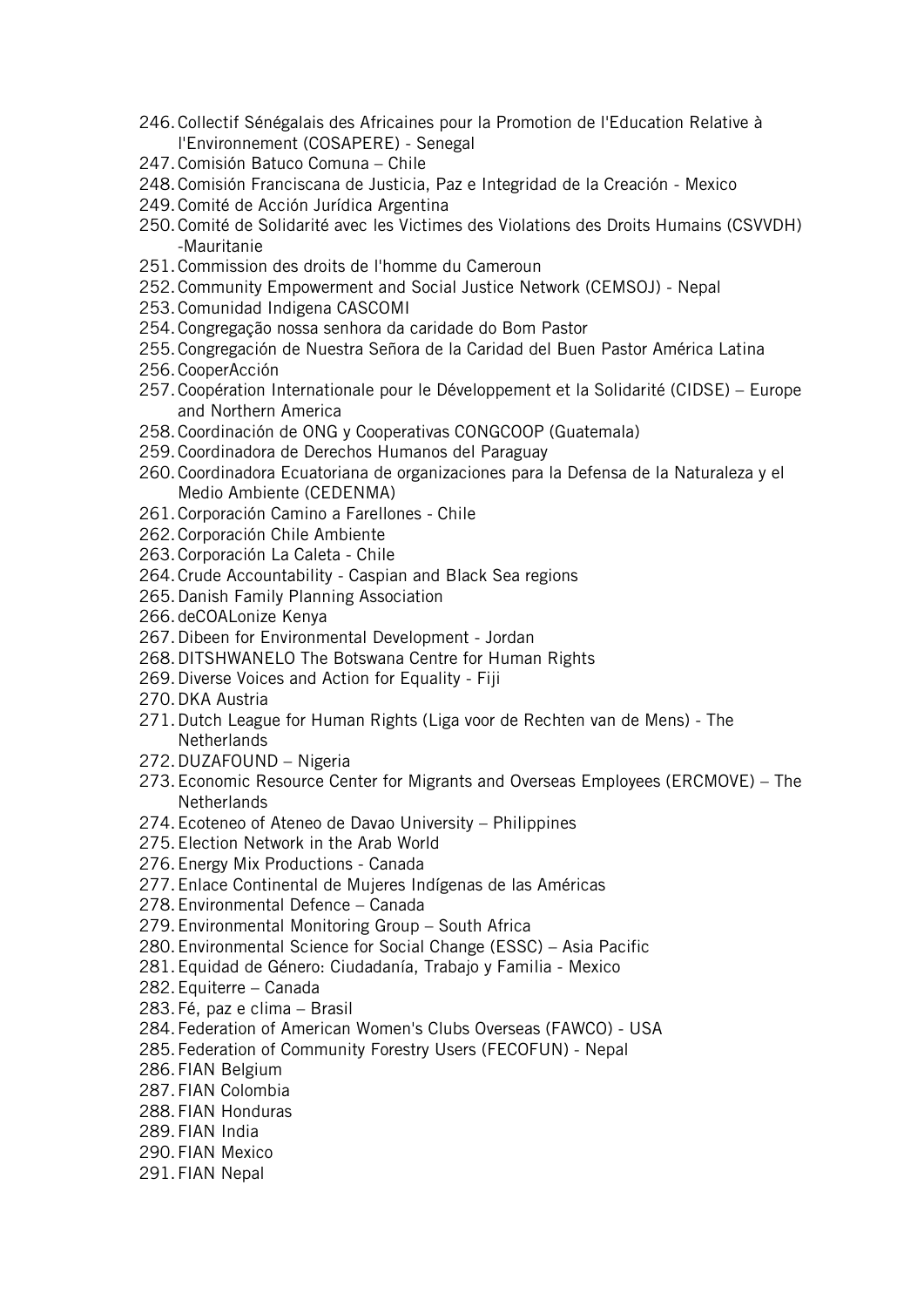292.FIAN Sweden 293.FIAN Switzerland 294.FIAN Uganda 295.FIAN Zambia 296.FIMA – Chile 297.Finnish development NGOs (FINGO) - Finland 298.Finnwatch - Finland 299.FOKUS - Forum for Women and Development - Norway 300.Fondation Eboko - France 301.Forum Tunisien pour les Droits Economiques et Sociaux 302.Franciscan Institute for the Culture of Peace, Croatia 303.Franciscan Missionaries of Mary – Texas – USA 304.Francicans ofm Ireland 305.Fraternidad Villarrica - Chile 306.Fridays for Future – Kenya 307.Fridays for Future - Suomi 308.Friends of the Earth Canada 309.Friends of the Earth Sweden 310.FUNBBASIC - Ecuador 311.Fundacion Chile Sustentable 312.Fundación Economía para el Desarrollo – Latin America 313.Fundación Ciudadanía Inteligente - Chile 314.Fundacion Gesta - Chile 315.Fundación Haciendo - Ecuador 316.Fundación Instituto de la Mujer - Chile 317.Fundación Mexicana para la Planeación Familiar, A. C. MEXFAM 318.Fundação Montescola 319.Fundación Pais XXI - Colombia 320.Fundación para el Desarrollo de Políticas Sustentables (FUNDEPS) - Argentina 321.Fundacion para Estudio e investigacion de la Mujer 322.Fundacion Plurales - Argentina 323.Fundación Promoción Humana - Colombia 324.Fundación Regional de Asesoría en Derechos Humanos, INREDH – Latin America 325.Germanwatch – Germany 326.Global Focus - Denmark 327.Good Shepherd Sri Lanka 328.Greater Whange Residents Trust - Zimbabwe 329.Greenpeace México 330.Greenpeace Spain 331.Green Creation - The Netherlands 332.Greek Orthodox Patriarchate of Alexandria and all Africa 333.Grupo Ecologia y Ecumenidmo - Parroquia Ntr. Sra. Del Valle - Mexico 334.Grupo Peru Ambiente y Clima-GPAC/coletivo de Sociedad Civil 335.Gulf Coast Center for Law & Policy 336.Hivos 337.Homeless peoples federation Philippines (HPFPI) 338.Human Rights Association (İnsan Hakları Derneği) 339.Human Rights Commission of Pakistan 340.Indigenous Climate Action - USA 341.Indigenous Environmental Network - USA 342.Iniciativa Amotocodie - Paraguay 343.Iniciativas para el Desarrollo de la Mujer Oaxaqueña AC – Mexico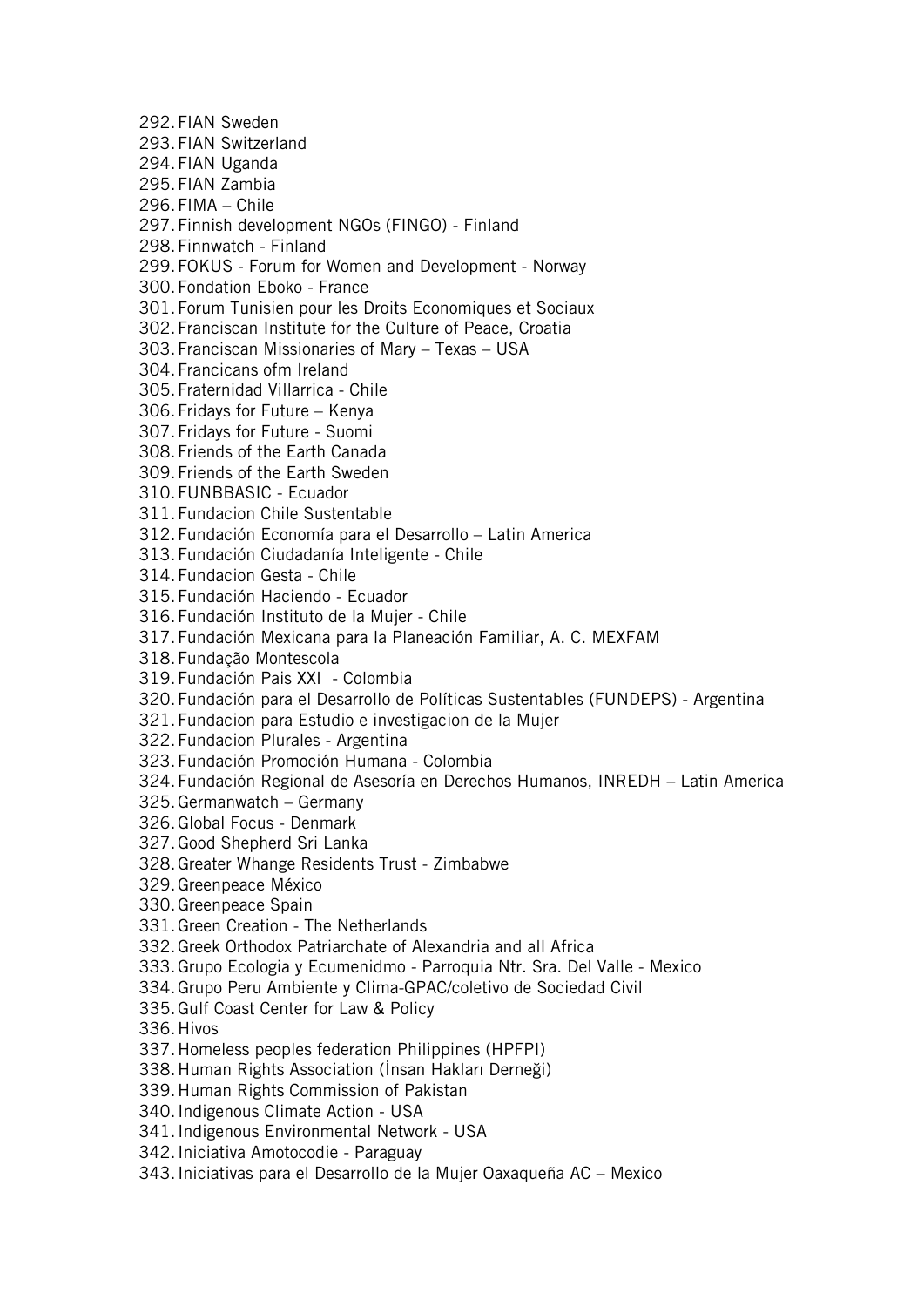344.Interfaith Power & Light - USA 345.International Baby Food Action Network (IBFAN) - Argentina 346.International Baby Food Action Network (IBFAN) - Ecuador 347.International Baby Food Action Network (IBFAN) - Honduras 348.International Baby Food Action Network (IBFAN) - Latinoamérica y Caribe 349.International Baby Food Action Network (IBFAN) - Luxembourg BLL 350.International Baby Food Action Network (IBFAN) - Peru 351.International Baby Food Action Network (IBFAN) - Venezuela 352.International Women's Development Agency (IWDA) – Asia Pacific 353.International Transformational Resilience Coalition – California - USA 354.Instituto 5 Elementos - Educação para a Sustentabilidade - Brasil 355.Instituto Alana Brasil 356.Instituto Climainfo - Brasil 357.Instituto Maíra Brasil 358.Instituto de Pesquisa e Desenvolvimento Amazonica-GTA - Brasil 359.Instituto de Pesquisa e Formação Indígena – Iépé - Brasil 360.Intercambio Social - Mexico 361.International Campaign for Tibet 362.International Women's Rights Action Watch Asia Pacific 363.Irish Council for Civil Liberties 364.Iroko Charity Organisation - Nigeria 365.ISACI (Island Sustainability Alliance CIS Inc.) - Cook Islands 366. J&P Central South ProvinceSisters of the Good Shepherd 367. Junta de Desarrollo Local, Corregimiento de Betania-Panamå 368. Just Fair - UK 369. Justice, Peace and Integrity of Creation (JPIC) Kalimantan - Indonesia 370.Karbi Human Rights Watch 371.Kasungu Wildlife Conservation for Community Development Association (KAWICCODA) 372.Keepacoolworld – New Zealand 373.Kenya Environmental Activists Network 374.Kitanglad Integrated NGOs, Inc. (KIN) - Philippines 375.Kora im An Kil 376.Korea Center for Sustainable Development (KCSD) 377.Latin American Observatory on Human Mobility, Climate Change and Disasters (MOVE-LAM) 378.Lawyers for Climate Action New Zealand 379.Lead Tchad 380.Leadership Conference of Women Religious - USA 381.League for the Defence of Human Rights in Iran 382.League of Women Voters of U.S. 383.League of Women Voters of California - USA 384.Lekeh Development Foundation LEDEF 385.Ligue des droits et libertés - Canada 386.Linking Skills 387.Lok Shakti Abhiyan - India 388.Maleya Foundation - Bangladesh 389.Manusher Jonno Foundation 390.Manushya Foundation- Asia

391.Medical Mission Sisters - USA

392.Misioneras Eucarísticas Franciscanas

393.Mom Loves Taiwan Association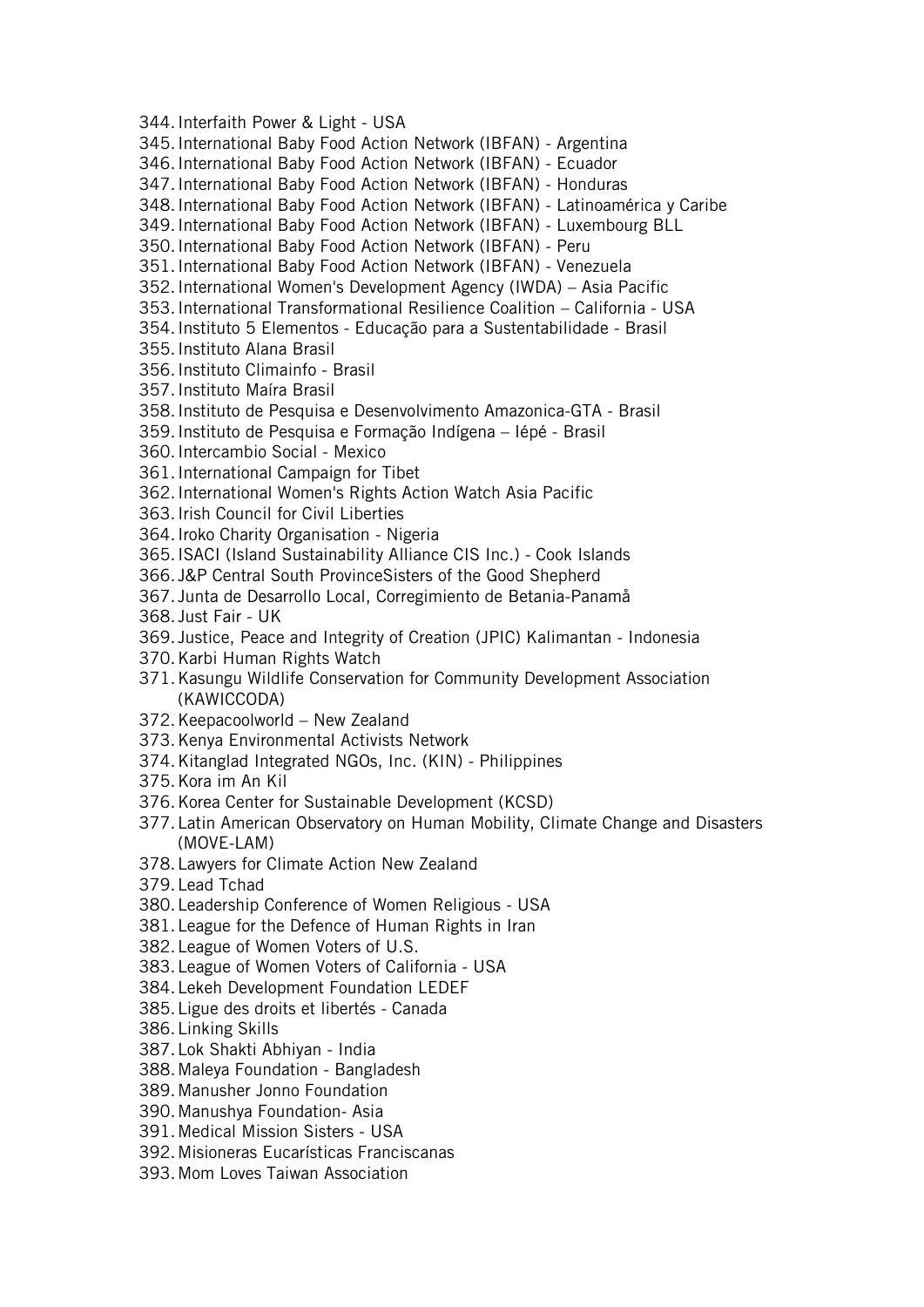- 394.Mouvement Lao pour les Droits de l'homme
- 395.Movimiento Católico Mundial por el Clima Perú
- 396.Movimiento Franciscano Justicia y Paz de Oruro Bolivia
- 397.Movimiento independiente indígena lenca de la paz Honduras MILPAH (SOCIAL)
- 398.Movimiento MOVILIZANDONOS por una cultura de derechos de niños, niñas y Adolescentes en Chile
- 399.Movimento Nacional de Direitos Humanos Brasil
- 400.Movimiento No mas Anglo
- 401.Murna Foundation Nigeria
- 402.Mwatana for Human Rights Yemen
- 403.Não Fracking Brasil
- 404.NAPM (National Alliance of People's Movements)
- 405.National Fisheries Solidarity Sri Lanka
- 406.National Indigenous Women Forum Nepal
- 407.National Youth Council the Netherlands
- 408.Nayacalevu's Vision Consultancy
- 409.Nepal Federation of Indigenous Nationalities (NEFIN)
- 410.Network of rural women producers Trinidad and Tobago
- 411.Notre Affaire à Tous France
- 412.Observatório do Clima Brasil
- 413.Observatorio para la Gobernanza Marino Costera Colombia
- 414.Oceania Human Rights
- 415.Olof Palme International Center Sweden
- 416.Orden Franciscana Seglar Inmaculado Corazón de María Guatemala
- 417.Organisation Guinéenne de Défense des Droits de l'Homme et du Citoyen OGDH
- 418.Österreichische Liga für Menschenrechte
- 419.Otros Mundos AC Mexico
- 420.Our Lady or Charity of the Good Shepherd Mid-North America
- 421.Oxfam México
- 422.Oxígeno Para el Futuro Ecuador
- 423.Oyu Tolgoi Watch Mongolia
- 424.PA Women's organization Alga
- 425.Pacific Centre for Environement and Sustainable Development
- 426.Pacific Human Rights Initiative
- 427.Pacific Islands Students Fighting Climate Change
- 428.Panafrican Climate Justice Alliance (PACJA)
- 429.Panafrican Climate Justice Alliance (PACJA) Côte d'Ivoire
- 430.PANALIPDAN! Mindanao Philippines
- 431.ParyavaranMitra India
- 432.Pastoral Social Franciscanos Tuluà Portugal
- 433.Periferia Peru
- 434.Plantemos Nativo ONG
- 435.Plataforma Boliviana Frente al Cambio Climático
- 436.Plateforme Climat & Adaptation Mali
- 437.Poverty Elimination and Community Education (PEACE) Foundation USA
- 438.Pro 2000
- 439.Project Survival Pacific
- 440.Proyecto Bioeconomico Latinoamericano
- 441.Promo-LEX Moldova
- 442.Rainbow Watch and Development Centre Nigeria
- 443.Ramallah Center for Human Rights Studies (RCHRS)
- 444.Red ambiental de Ñuñoa Chile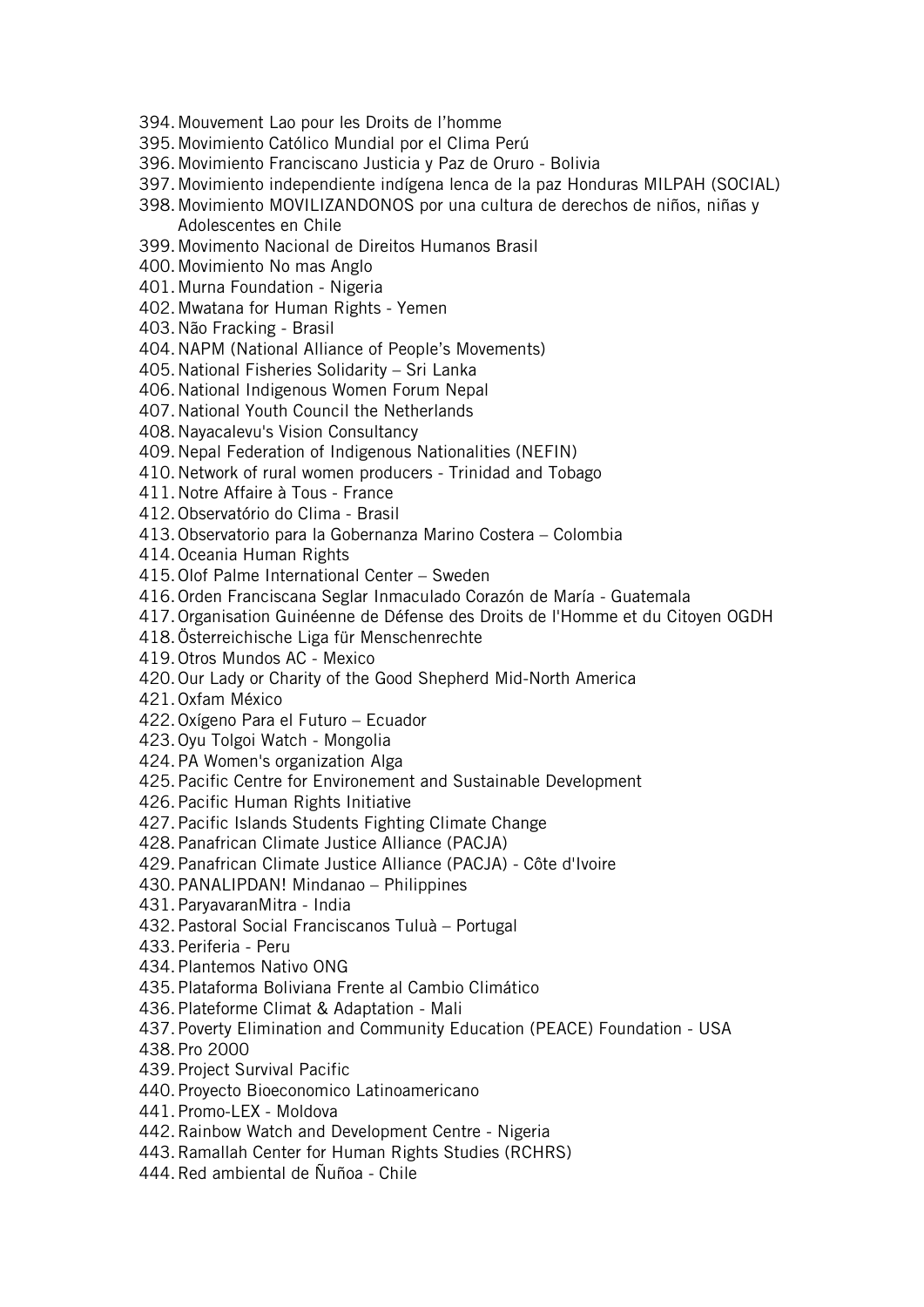- 445.Red Sudamericana para las Migraciones Ambientales (RESAMA)
- 446.Rede de Cooperação Amazônica (RCA)
- 447.Réseau des Femmes Africaines pour la gestion Communautaire des Forêts (REFACOF)
- 448.Réseau des Organisations de la Société Civile pour l'Economie Verte en Afrique Centrale (ROSCEVAC)
- 449.Rivers without Boundaries Coalition Northern Eurasia
- 450.Secours Catholique Caritas France
- 451.Servicios Ecumenicos para Reconciliacion y Reconstruccion El Salvador
- 452.Sisters' Association in Mindanao Philippines
- 453.Sisters of the Good Shepherd, Australia and Aotearoa New Zealand
- 454.Sisters of La Retraite UK
- 455.Shifting the Power Coalition Pacific
- 456.Sociedad Amigos del Viento Uruguay
- 457.Sociedad Argentina de Pediatría Argentina
- 458.Sociedad Peruana de Derecho Ambiental Peru
- 459.Society for Conservation and Sustainability of Energy and Environment in Nigeria (SOCSEEN)/Afrihealth Optonet Association
- 460.Society for the Improvement of Rural People Nigeria
- 461.Solidarité des Femmes burundaises pour le Bien-être Social et le Progrès au Burundi
- 462.Solidarite Numerique Education et Santé Castres (SNESC) France
- 463.Soroptimist International of Europe
- 464.Southern Africa Climate Change Coalition
- 465.Success Capital Organisation Botswana
- 466.Support for Women in Agriculture and Environment (SWAGEN) Uganda
- 467.Sustenta Honduras
- 468.Swedwatch Sweden
- 469.TAMPEI Philippines
- 470.TANDARI Asamblea de Jóvenes por la Sostenibilidad
- 471.Terre des Jeunes Burundi
- 472.The Palestinian Human Rights Organization
- 473.Todos por el Futuro Venezuela
- 474.Tree Uganda Academy
- 475.Trust For Community initiatives Botswana
- 476.UAOD Cameroun
- 477.Unidos por la Paz Alemania Germany
- 478.United libis hoa phase i & phase ii Philippines
- 479.United Nations Association Iowa Division USA
- 480.United Nations Association of the USA
- 481.URGENDA Netherlands
- 482.Urgewald Germany
- 483.Vanuatu Youngung Woman For change
- 484.Vietnam Committee on Human Rights
- 485.Voces Por El Planeta
- 486.Vois Blong Mere Solomon
- 487.WARBE Development Foundation Bangladesh
- 488.Wildlife and Environmental Society of Malawi
- 489.Women and Media Collective Sri Lanka
- 490.Women for peace and ecology Germany
- 491.Women Solidarity and Development Liberia
- 492.Women's Foundation of Minnesota USA
- 493.Women In Media-Newark USA